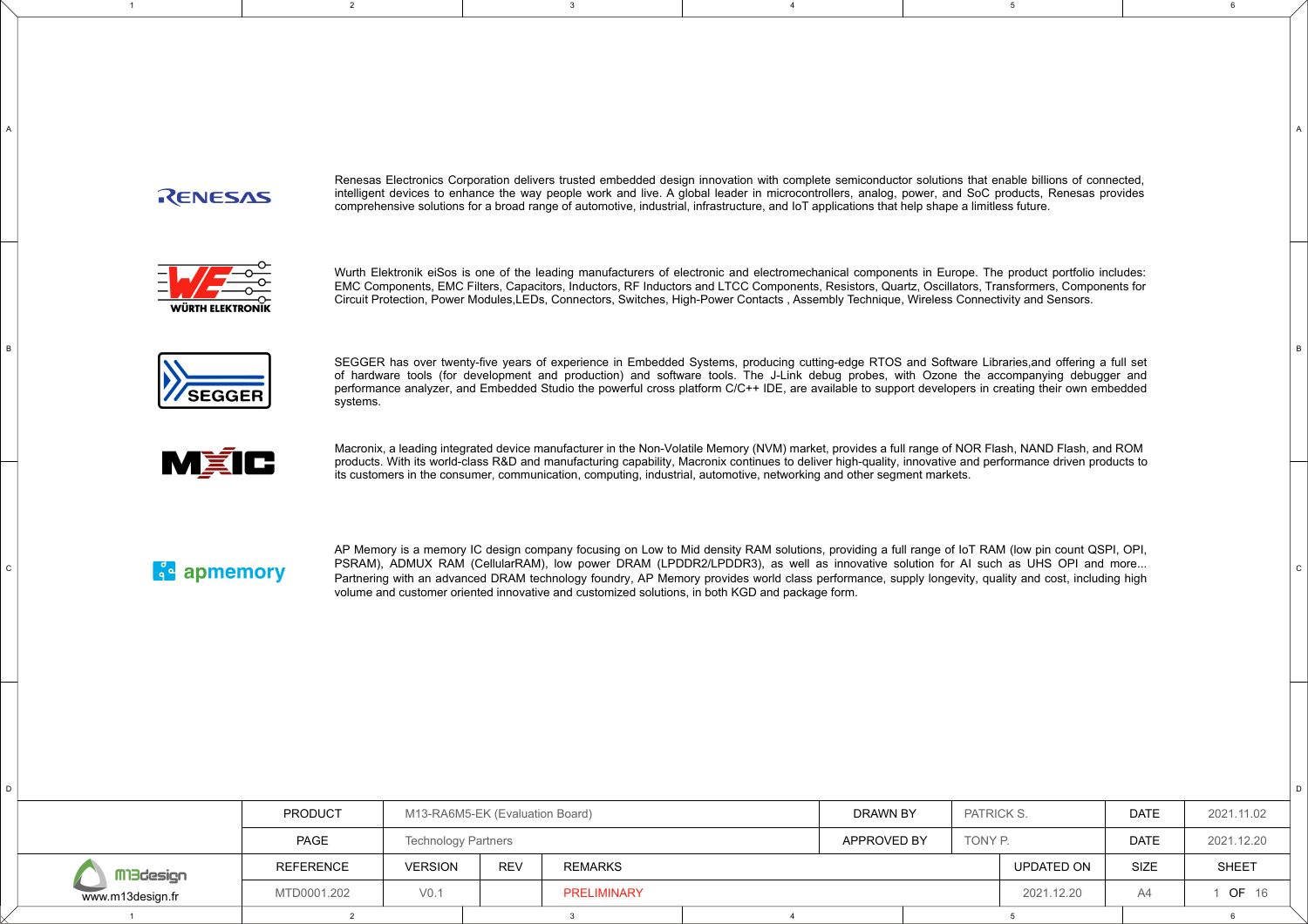| <b>TABLE OF CONTENT</b> |                            |  |  |  |  |  |  |  |
|-------------------------|----------------------------|--|--|--|--|--|--|--|
| <b>PAGE</b>             | <b>DESCRIPTION</b>         |  |  |  |  |  |  |  |
| 1                       | Technology partners        |  |  |  |  |  |  |  |
| $\overline{2}$          | Table of Content           |  |  |  |  |  |  |  |
| 3                       | RA6M5 / System             |  |  |  |  |  |  |  |
| $\overline{4}$          | RA6M5 / GPIO1              |  |  |  |  |  |  |  |
| 5                       | RA6M5 / GPIO2              |  |  |  |  |  |  |  |
| 6                       | RA6M5 / Power              |  |  |  |  |  |  |  |
| $\overline{7}$          | Debug, Virtual COM & Reset |  |  |  |  |  |  |  |
| 8                       | Ethernet                   |  |  |  |  |  |  |  |
| $\overline{9}$          | QSPI, EEPROM, Micro-SD     |  |  |  |  |  |  |  |
| 10                      | OctaFlash, OctaRAM         |  |  |  |  |  |  |  |
| 11                      | Audio CODEC                |  |  |  |  |  |  |  |
| 12                      | Expansion, MEMS, CAN Bus   |  |  |  |  |  |  |  |
| 13                      | <b>GPIO Distribution</b>   |  |  |  |  |  |  |  |
| 14                      | Power supply               |  |  |  |  |  |  |  |
| 15                      | HMI                        |  |  |  |  |  |  |  |
| 16                      | Revision                   |  |  |  |  |  |  |  |

2 a and the set of the set of the set of the set of the set of the set of the set of the set of the set of the <br>2 and the set of the set of the set of the set of the set of the set of the set of the set of the set of the s

5

6

C

D

B

A

|                  | <b>PRODUCT</b> |                  | M13-RA6M5-EK (Evaluation Board) |                    |  |             |  | PATRICK S.<br>DRAWN BY |            | <b>DATE</b> | 2021.11.02   |
|------------------|----------------|------------------|---------------------------------|--------------------|--|-------------|--|------------------------|------------|-------------|--------------|
|                  | PAGE           | Content          |                                 |                    |  | APPROVED BY |  | TONY P.                |            | <b>DATE</b> | 2021.12.20   |
| Mi3design        | REFERENCE      | <b>VERSION</b>   | <b>REV</b>                      | <b>REMARKS</b>     |  |             |  |                        | UPDATED ON | <b>SIZE</b> | <b>SHEET</b> |
| www.m13design.fr | MTD0001.202    | V <sub>0.1</sub> |                                 | <b>PRELIMINARY</b> |  |             |  |                        | 2021.12.20 | A4          | ! OF 16      |
|                  |                |                  |                                 |                    |  |             |  |                        |            |             |              |

 $D$ 

C

B

A

1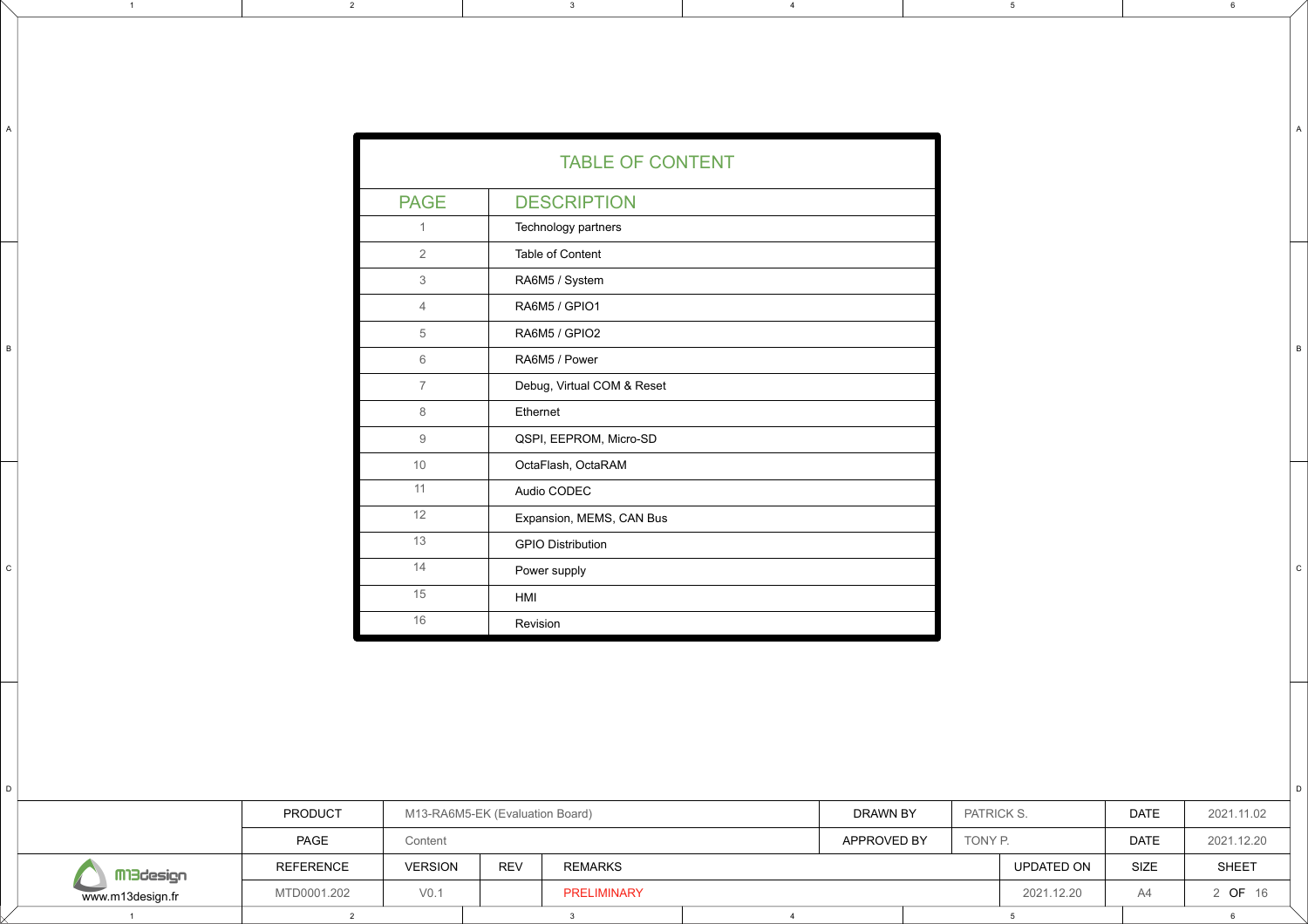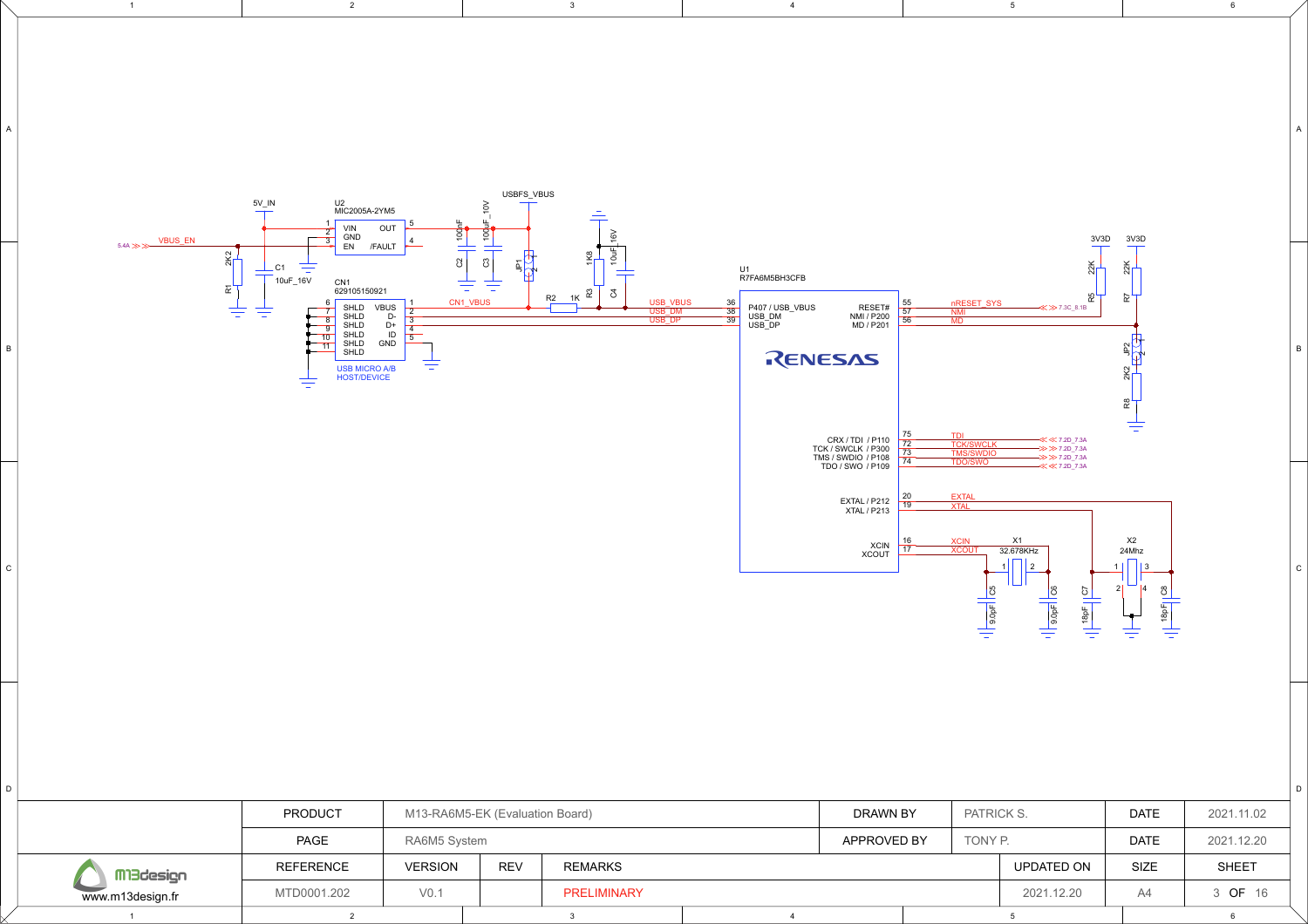| $\overline{1}$                                                                                                                                              | $\overline{2}$                                                                                                                                         |                                              |                                                                                                                | 3                                                                                       | 4                                                                                                                                |                                                               |            | 5                                                                                        |                                | 6                          |   |
|-------------------------------------------------------------------------------------------------------------------------------------------------------------|--------------------------------------------------------------------------------------------------------------------------------------------------------|----------------------------------------------|----------------------------------------------------------------------------------------------------------------|-----------------------------------------------------------------------------------------|----------------------------------------------------------------------------------------------------------------------------------|---------------------------------------------------------------|------------|------------------------------------------------------------------------------------------|--------------------------------|----------------------------|---|
|                                                                                                                                                             | U1<br>R7FA6M5BH3CFB                                                                                                                                    |                                              |                                                                                                                |                                                                                         |                                                                                                                                  | P <sub>100</sub><br>$1A \ll $                                 | *SH1       | OM SCLK<br>22R                                                                           | $\rightarrow$ > 10.30          |                            |   |
| <b>MIKROBUS AN</b><br>12.1A >>><br><b>MIKROBUS IRQ</b><br>$12.3A \gg B$<br>POT AN<br>16.4C >>><br>PMOD1 SS<br>12.1B <<<<<                                   | 140<br>P000 / IRQ6DS / AN000<br>139<br>P001 / IRQ7DS / AN001<br>138<br>P002 / IRQ8DS / AN002<br>137<br>P003 / AN003                                    |                                              | MISO2 / A06 / P301<br>70<br>MOSI2 / A07 / P302<br>69<br>A08 / P303<br>66<br>RXD6 / A09 / P304                  | P301<br>P302<br>TP10 SDRAM_A08                                                          | $\ll$ > 50<br>$\ll$ > 50<br>$\gg$ > 10.1A<br>$\ll$ > 5C                                                                          | P <sub>101</sub><br>$1A \ll 1$                                |            | $*$ SH3 0R<br>OM SIO7                                                                    | $\ll$ > 10.30                  |                            |   |
| PMOD1 IRQ<br>12.3B <<<<<<br><b>AUDIO IRQ</b><br>11.2B $\gg$<br>PMOD2_IRQ<br>12.3C >>>><br>LED <sub>1</sub><br>16.1A >>><br><u>ETH IRG</u><br>$8.1B \ll \ll$ | 136<br>P004 / IRQ9DS / AN004<br>135<br>P005 / IRQ10DS / AN005<br>134<br>P006 / IRQ11DS / AN006<br>133<br>P007 / AN007<br>132<br>P008 / IRQ12DS / AN008 | CTS6_RTS6 / A12 / P307                       | 65<br>TXD6 / A10 / P305<br>64<br>SCK6 / A11 / P306<br>63<br>62<br>CTS6 / A13 / P308<br>61<br>RXD3 / A14 / P309 | P305<br>TP11 SDRAM A11<br>TP12<br>SDRAM A13<br><b>DRAM A14</b>                          | $\ll$ $\gg$ 5D<br>$\Rightarrow$ > 10.1A<br>$\ll$ $\gg$ 5D<br>$\Rightarrow$ > 10.1A<br>$\Rightarrow$ > 10.1A                      | P <sub>102</sub><br>$1B \ll 1$                                |            | $\frac{\text{S}}{\text{S}}$ OR<br>OM_SIO1                                                | $\ll$ > 10.30                  |                            |   |
| <b>PMOD1 RS</b><br>12.3B_13.4C << >><br>P014<br>13.4A << ><br>MEMS INT 0<br>12.4A >>>>                                                                      | $131$<br>P009 / IRQ13DS / AN009<br>124<br>P014 / AN012<br>123<br>P015 / IRQ13 / AN013                                                                  |                                              | 60<br>TXD3 / A15 / P310<br>59<br>CS2 / P311<br>58<br>CS3 / P312<br>47<br>P313                                  | $\frac{\text{TP13}}{\text{TP14}}$<br><b>SDRAM A1</b><br>TP15 SDRAM_RAS#<br>P312<br>P313 | $\rightarrow$ > 10.1A<br>$\Rightarrow$ > 10.1B<br>$\ll$ $\gg$ 5D                                                                 | P <sub>103</sub><br>$1B \ll 3$<br>P <sub>104</sub><br>1B << > |            | $\frac{\text{S}-\text{S}-\text{S}}{2}$<br>OM SIO6<br>$\frac{\text{*SH9}}{10R}$<br>OM DQS | $\ll$ > 10.30<br>$\ll$ > 10.30 |                            |   |
|                                                                                                                                                             |                                                                                                                                                        | RENESAS                                      |                                                                                                                |                                                                                         |                                                                                                                                  |                                                               |            |                                                                                          |                                |                            |   |
| P <sub>100</sub><br>5A << >><br>P <sub>101</sub><br>$5A \ll \gg$<br>P <sub>102</sub><br>5A << ><br>P <sub>103</sub><br>$5A \ll \gg$<br>P <sub>104</sub>     | 108<br>P100 / D0 / OM SCLK<br>107<br>P101 / D1 / OM SIO7<br>106<br>P102 / D2 / OM SIO1<br>105<br>P103 / D3 / OM SIO6<br>104                            |                                              | GTIOC6A / P400<br>CTX0 / P401                                                                                  | <b>MIKROBUS PWM</b><br>CANO TX<br>CANO RX                                               | $\Rightarrow$ > 12.3A<br>$\Rightarrow$ > 12.40                                                                                   | P <sub>105</sub><br>$1B \ll 3$<br>P <sub>106</sub><br>1B << > |            | <u>*SH11</u> OR<br>OM SIO5<br>*SH13 OR<br>OM SIO0                                        | $\ll$ > 10.3C<br>$\ll$ > 10.30 |                            |   |
| $5A \ll \gg$<br>P <sub>105</sub><br>$5A \ll \gg$<br>P <sub>106</sub><br>5B << >><br>P <sub>107</sub><br>$5B \ll \gg$<br>P <sub>111</sub>                    | P104 / D4 / OM DQS<br>103<br>P105 / D5 / OM_SIO5<br>102<br>P106 / D6 / OM SIO0<br>101<br>P107 / D7 / OM SIO3<br>76                                     | RMII0 TXD EN B / P405<br>RMII0 TXD1 B / P406 | CRX0 / P402<br>/ P403<br>/ P404                                                                                | P403<br>P404<br><b>RMIIO TXD EN</b><br>RMII0 TXD1                                       | $\ll$ 42.40<br>$\rightarrow \gg \gg 10^{-1}$<br>$\rightarrow \gg \gg 10$<br>$\Rightarrow$ $\gg$ 8.1B<br>$\Rightarrow$ $\gg$ 8.1B | P <sub>107</sub><br>$1B \ll 2$                                |            | *SH <sub>15</sub> 0R<br>OM SIO3                                                          | $\ll$ > 10.3C                  |                            |   |
| 5B << >><br>P <sub>112</sub><br>$5B \ll \gg$<br>P <sub>113</sub><br>$5B \ll \gg$<br>P <sub>114</sub><br>$5B \ll \gg$<br>P <sub>115</sub><br>$5C \ll \gg$    | P111 / A05 / RSPCKA B<br>77<br>P112 / A04 / SSIBCK0 B<br>78<br>P113 / A03 / SSILRCKO B<br>79<br>P114 / A02 / SSIRXD0 B<br>80<br>P115 / A01 / SSITXD0 B |                                              | 35<br>RXD3 / P408<br>34<br>TXD3 / P409<br>33<br>SD0DAT1_A / P410<br>32<br>SD0DAT0 A/ P411<br>31                | P408<br>P409<br>P410<br>P411<br>P412                                                    | $\ll$ $\ll$ 10<br>$\Rightarrow$ $\gg$ 10<br>$\ll$ > 13.4B<br>$\ll$ > 13.4B                                                       | P <sub>111</sub><br>1B << >                                   |            | *SH17 0R<br><b>RSPCK2</b>                                                                | $\ll$ > 13.1B                  |                            | B |
| <b>MIKROBUS MISO</b>                                                                                                                                        | 46                                                                                                                                                     |                                              | SD0CMD A/P412<br>$\sqrt{30}$<br>SDOCLK_A/P413<br>29<br>SD0WP / P414<br>$\overline{28}$<br>SD0CD / P415         | P413<br>P414<br>P415                                                                    | $\ll$ > 13.4B<br>$\Rightarrow$ > 13.4B<br>$\Rightarrow$ > 13.4C                                                                  | P <sub>112</sub><br>$1B \ll 3$                                |            | *SH <sub>19</sub> 0R<br><b>SSI BCK</b>                                                   | $\ll$ 41.20                    |                            |   |
| 12.1A_13.1B >>><br><b>MIKROBUS MOSI</b><br>12.1A_13.1B <<<<<br><b>MIKROBUS RSPCK</b><br>12.1A 13.1B <<<<<<br>P205<br>$5C \ll \gg$<br>P206                   | P202 / MISOA A<br>45<br>P203 / MOSIA_A<br>44<br>P204 / RSPCKA A<br>43<br>P205 / SD0DAT3 A<br>42                                                        |                                              |                                                                                                                |                                                                                         |                                                                                                                                  | P <sub>113</sub><br>$1B \ll 1$                                |            | $\frac{\text{S}H21}{\text{OR}}$<br><b>SSI LRCLK</b>                                      | $\ll$ 41.20                    |                            |   |
| $5C \ll \gg$<br>SW <sub>1</sub><br>16.4B >>><br><b>TRACE DATA3</b><br>7.3A <<<<<br><b>TRACE_DATA2</b><br>7.3A <<<<<br><b>TRACE_DATA1</b>                    | P206 / SD0DAT2 A<br>41<br>P207 / SSLA2 A<br>54<br>P208 / TDATA3 / ET0 LINKSTA<br>53<br>P209 / TDATA2 / ET0 EXOUT<br>52                                 |                                              |                                                                                                                |                                                                                         |                                                                                                                                  | P <sub>114</sub><br>$1B \ll 2$                                |            | $\frac{\text{R}}{\text{S}}$ + SH23 0R<br><b>SSI RXD</b>                                  | $\ll$ 41.2B                    |                            |   |
| 7.3A <<<<<br>P <sub>211</sub><br>13.4A << ><br>P <sub>214</sub><br>13.4A << >                                                                               | P210 / TDATA1 / ET0 WOL<br>51<br>P211 / TDATA0 / ET0_MDIO<br>50<br>P214 / TCLK / ET0_MDC                                                               |                                              |                                                                                                                |                                                                                         |                                                                                                                                  | P <sub>115</sub><br>$1B \ll 1$                                |            | *SH25 0R<br><b>SSI TXD</b>                                                               | $\Rightarrow$ > 11.20          |                            |   |
|                                                                                                                                                             |                                                                                                                                                        |                                              |                                                                                                                |                                                                                         |                                                                                                                                  | P <sub>205</sub><br>$1B \ll $                                 |            | $*$ SH27 0R<br><b>SDO DATA3</b>                                                          | $\ll$ 9.40                     |                            |   |
|                                                                                                                                                             |                                                                                                                                                        |                                              |                                                                                                                |                                                                                         |                                                                                                                                  | P <sub>206</sub><br>$1B \ll 3$                                |            | *SH29 0R<br>SD0 DATA2                                                                    | $\rightarrow \gg \gg 9.4C$     |                            |   |
| P408<br>$3B \ll \gg$                                                                                                                                        | $\frac{1}{2}$ SH43 OR<br>SW <sub>2</sub>                                                                                                               | $\ll$ 46.5B                                  |                                                                                                                |                                                                                         |                                                                                                                                  | P301<br>$3A \ll 3$                                            |            | *SH31 0R<br>MISO <sub>2</sub>                                                            | $\ll$ < 13.1B                  |                            |   |
| P409<br>$3B \ll 2$                                                                                                                                          | $\frac{1}{2}$ SH45 0R<br>LED <sub>3</sub>                                                                                                              | $\rightarrow$ > 16.1A                        |                                                                                                                |                                                                                         |                                                                                                                                  | P302<br>$3A \ll 2$                                            |            | *SH33 0R<br>MOSI2                                                                        | $\gg$ > 13.1B                  |                            |   |
| P403<br>$3B \ll \gg$                                                                                                                                        | $*$ SH47 OR<br>PMOD2 GPIO9                                                                                                                             | $\rightarrow \gg$ 12.30                      |                                                                                                                |                                                                                         |                                                                                                                                  | P304<br>$3A \ll \gg$                                          |            | *SH35 0R                                                                                 | <b>MIKROBUS RXD</b>            |                            |   |
| P404<br>$3B \ll 2$                                                                                                                                          | $\frac{\text{*SH49}}{9}$ OR                                                                                                                            | $PMOD2_GPIO10 \nArr 12.3C$                   |                                                                                                                |                                                                                         |                                                                                                                                  | P305<br>3A << >                                               |            | *SH37 0R                                                                                 | MIKROBUS_TXD<br>>>> 2C_12.3A   |                            |   |
|                                                                                                                                                             |                                                                                                                                                        |                                              |                                                                                                                |                                                                                         |                                                                                                                                  | P307<br>$3A \ll \gg$                                          |            | *SH39 0R                                                                                 | MIKROBUS RTS SS >> 5.3C_12.1A  |                            |   |
|                                                                                                                                                             |                                                                                                                                                        |                                              |                                                                                                                |                                                                                         |                                                                                                                                  | P312<br>$3A \ll 3$                                            |            | $\frac{\text{SHA1}}{OR}$<br>PMOD2_SS                                                     |                                | $\rightarrow$ > 5.6A_12.1C | D |
|                                                                                                                                                             | PRODUCT                                                                                                                                                | M13-RA6M5-EK (Evaluation Board)              |                                                                                                                |                                                                                         |                                                                                                                                  | DRAWN BY                                                      | PATRICK S. |                                                                                          | <b>DATE</b>                    | 2021.11.02                 |   |
|                                                                                                                                                             | PAGE                                                                                                                                                   | RA6M5 GPIO1                                  |                                                                                                                |                                                                                         |                                                                                                                                  | APPROVED BY                                                   | TONY P.    |                                                                                          | <b>DATE</b>                    | 2021.12.20                 |   |
| <b>Mi3design</b>                                                                                                                                            | <b>REFERENCE</b>                                                                                                                                       | <b>VERSION</b>                               | <b>REV</b>                                                                                                     | <b>REMARKS</b>                                                                          |                                                                                                                                  |                                                               |            | UPDATED ON                                                                               | SIZE                           | SHEET                      |   |
| www.m13design.fr                                                                                                                                            | MTD0001.202                                                                                                                                            | V <sub>0.1</sub>                             |                                                                                                                | <b>PRELIMINARY</b>                                                                      |                                                                                                                                  |                                                               |            | 2021.12.20                                                                               | A4                             | 4 OF 16                    |   |

1 2 2 3 3 4 5 5 5 6

D

C

B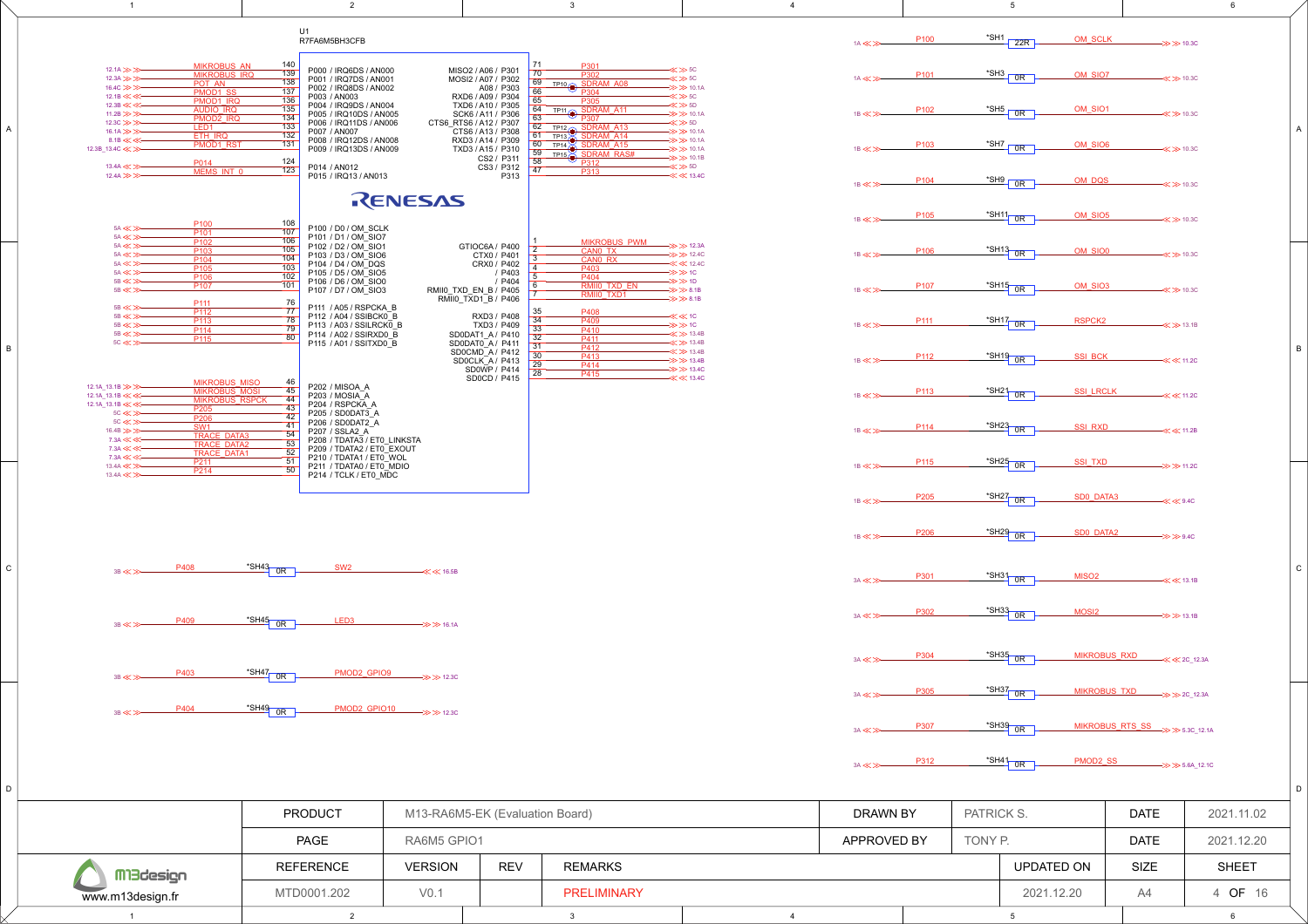

2 a and the set of the set of the set of the set of the set of the set of the set of the set of the set of the <br>2 and the set of the set of the set of the set of the set of the set of the set of the set of the set of the s

www.m13design.fr MTD0001.202

D

C

B

A

1

V0.1 2021.12.20 A4 165

5

5 OF 16

6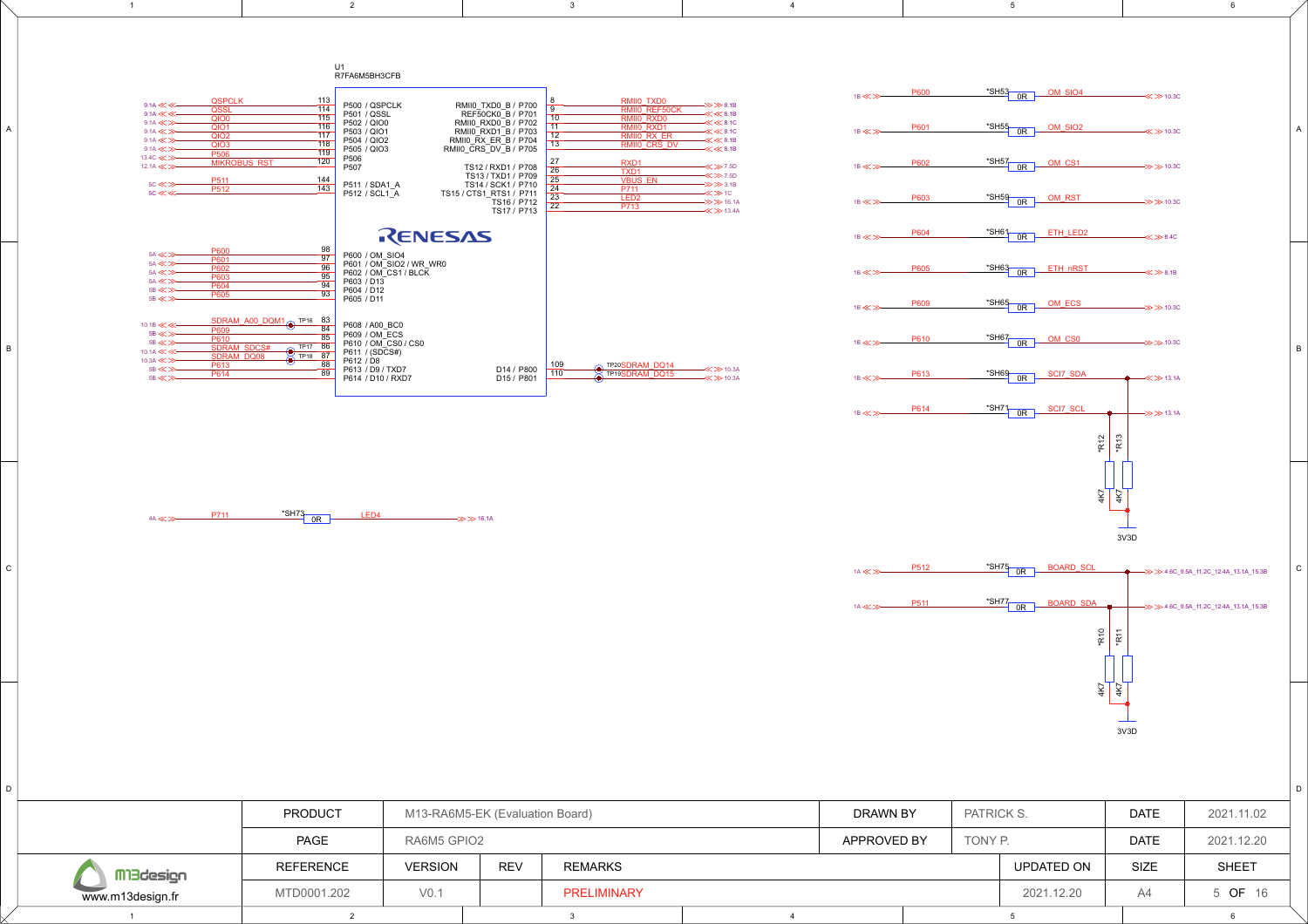

V0.1 2021.12.20 A4 166

PRELIMINARY

2 a and the set of the set of the set of the set of the set of the set of the set of the set of the set of the <br>2 and the set of the set of the set of the set of the set of the set of the set of the set of the set of the s

6 OF 16

C

D

B

A

6

5

www.m13design.fr MTD0001.202

D

 $\mathtt{C}$ 

B

A

1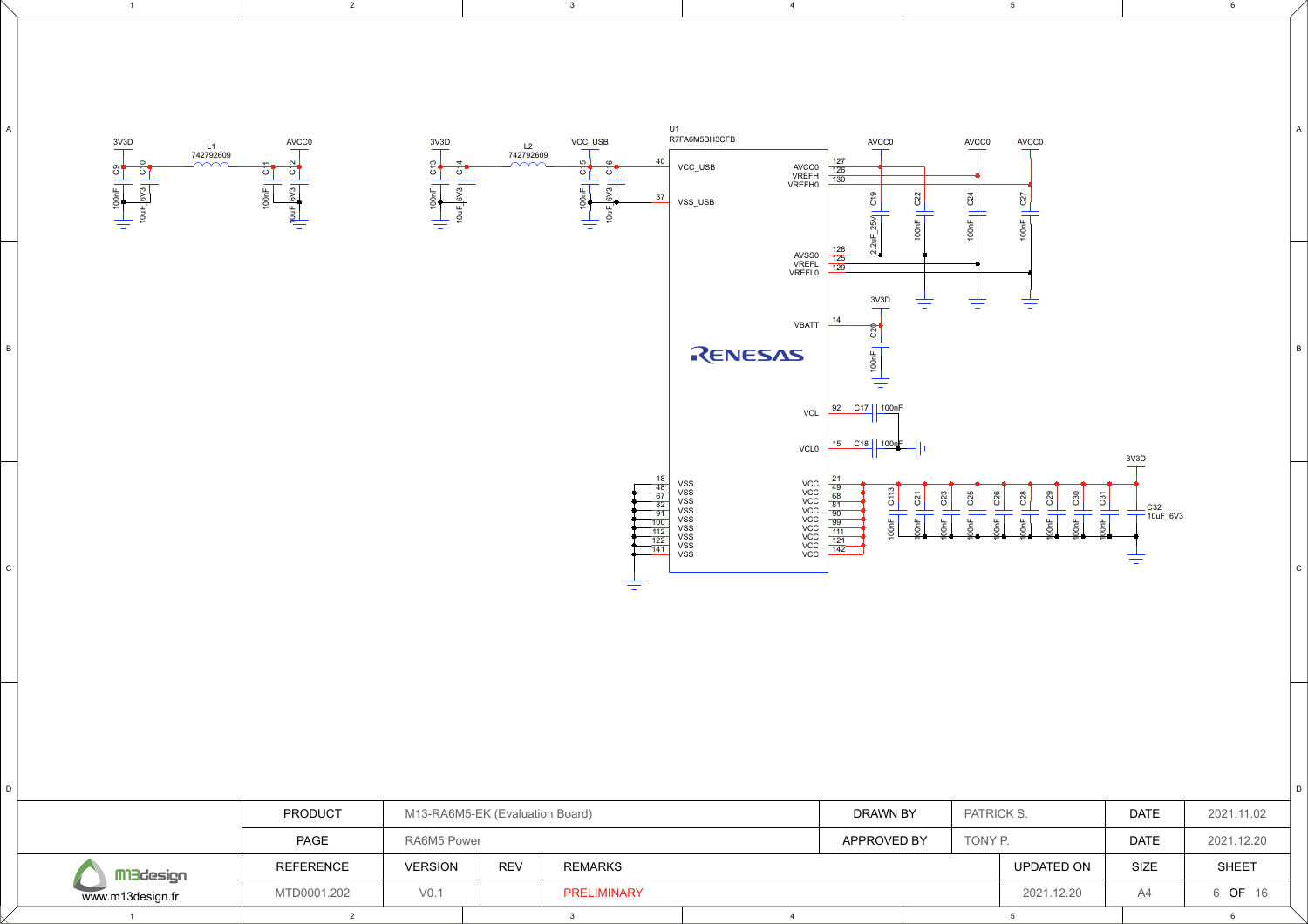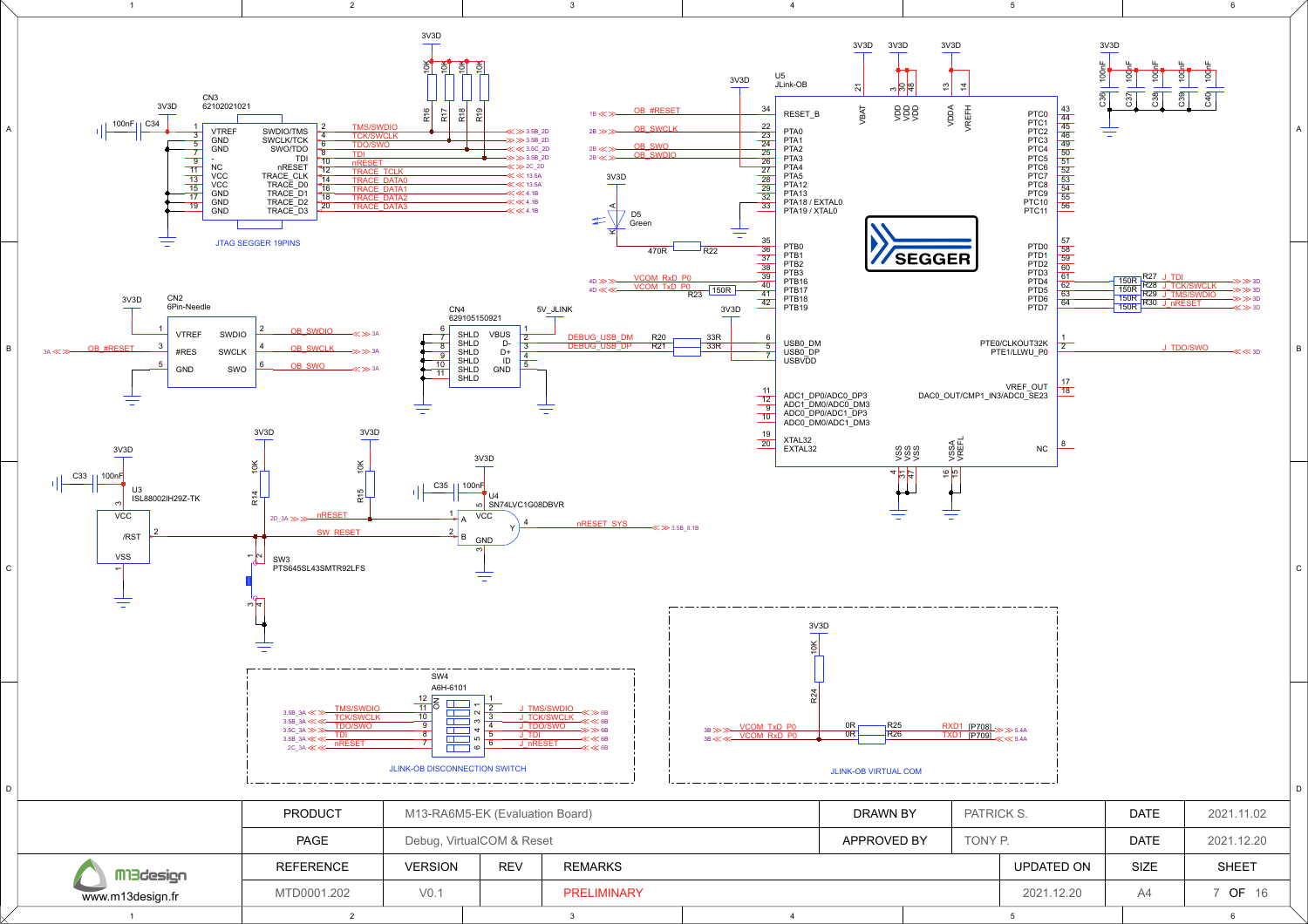

V0.1 | | PRELIMINARY | | 2021.12.20 | A4 | 8 **OF** 16

PRELIMINARY

5

6

8 OF 16

2 a and the set of the set of the set of the set of the set of the set of the set of the set of the set of the <br>2 and the set of the set of the set of the set of the set of the set of the set of the set of the set of the s

D

 $\mathtt{C}$ 

B

A

1

www.m13design.fr | MTD0001.202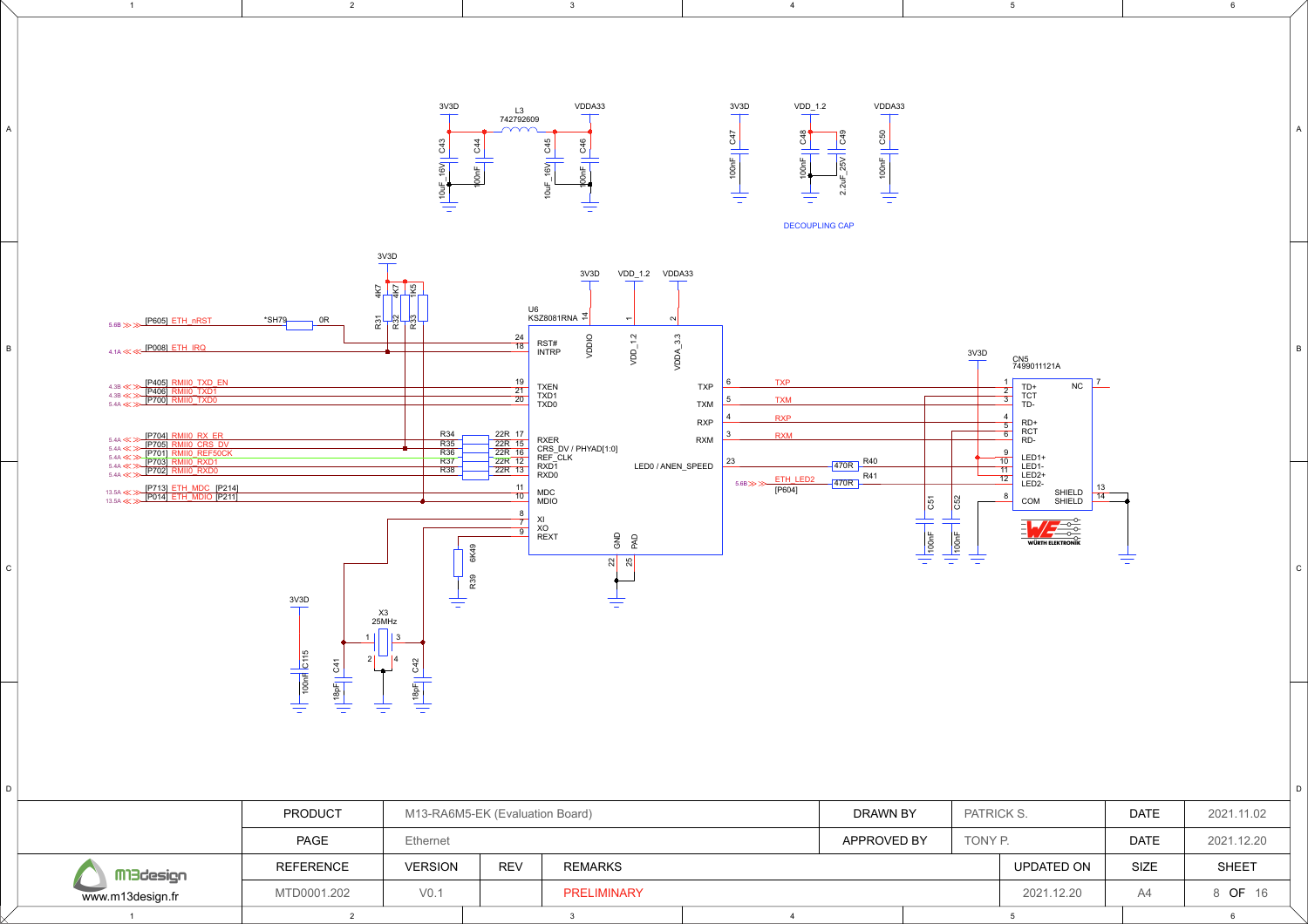

|                  | <b>PRODUCT</b>   |                | M13-RA6M5-EK (Evaluation Board) |                    |  |             | PATRICK S.<br>DRAWN BY |         |            | <b>DATE</b> | 2021.11.02   |
|------------------|------------------|----------------|---------------------------------|--------------------|--|-------------|------------------------|---------|------------|-------------|--------------|
|                  | PAGE             |                | QSPI, EEPROM, Micro-SD          |                    |  | APPROVED BY |                        | TONY P. |            | <b>DATE</b> | 2021.12.20   |
| Mi3design        | <b>REFERENCE</b> | <b>VERSION</b> | <b>REV</b>                      | REMARKS            |  |             |                        |         | UPDATED ON | <b>SIZE</b> | <b>SHEET</b> |
| www.m13design.fr | MTD0001.202      | V0.            |                                 | <b>PRELIMINARY</b> |  |             |                        |         | 2021.12.20 | A4          | 9 OF 16      |
|                  |                  |                |                                 |                    |  |             |                        |         |            |             |              |

 $D$ 

C

B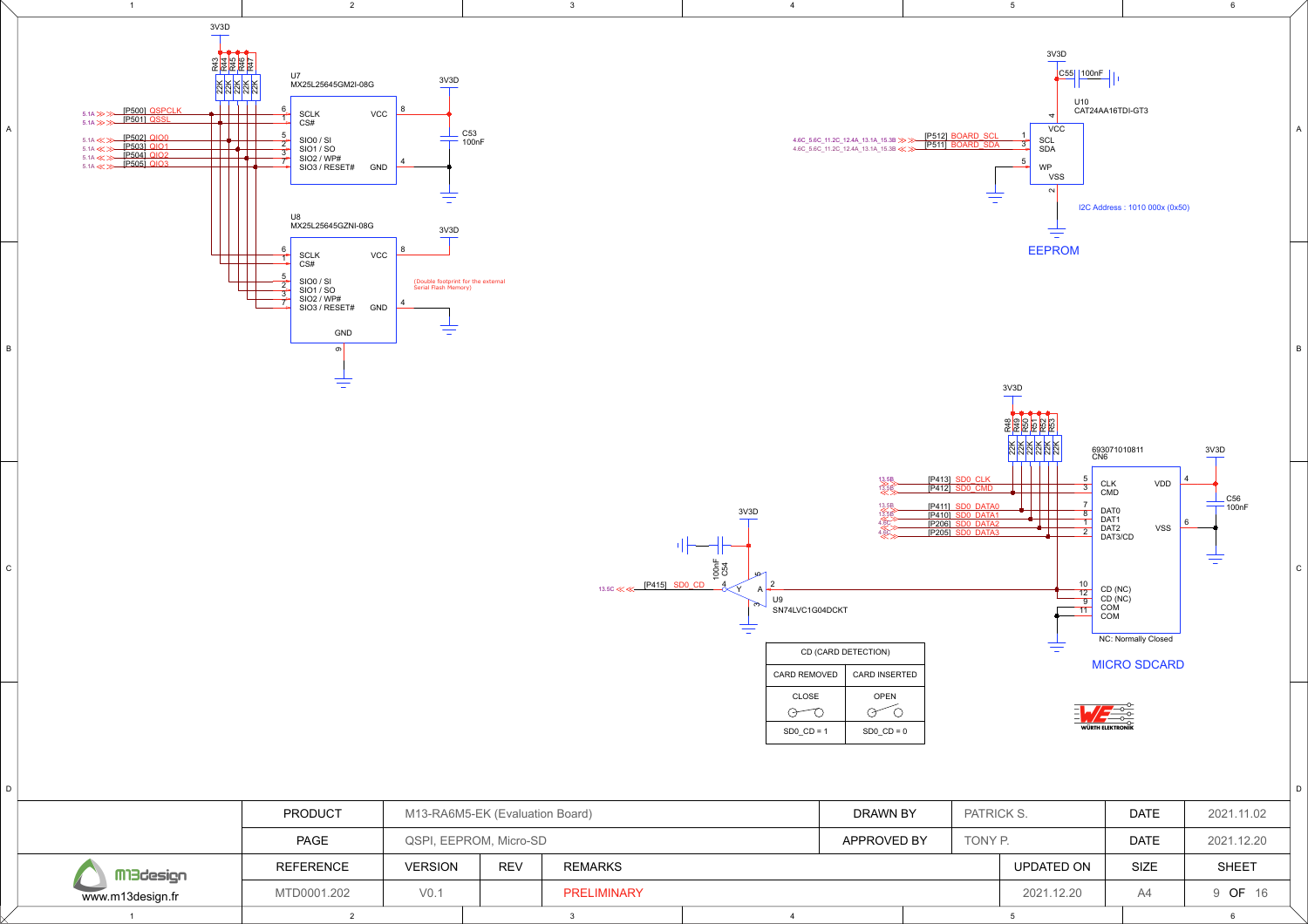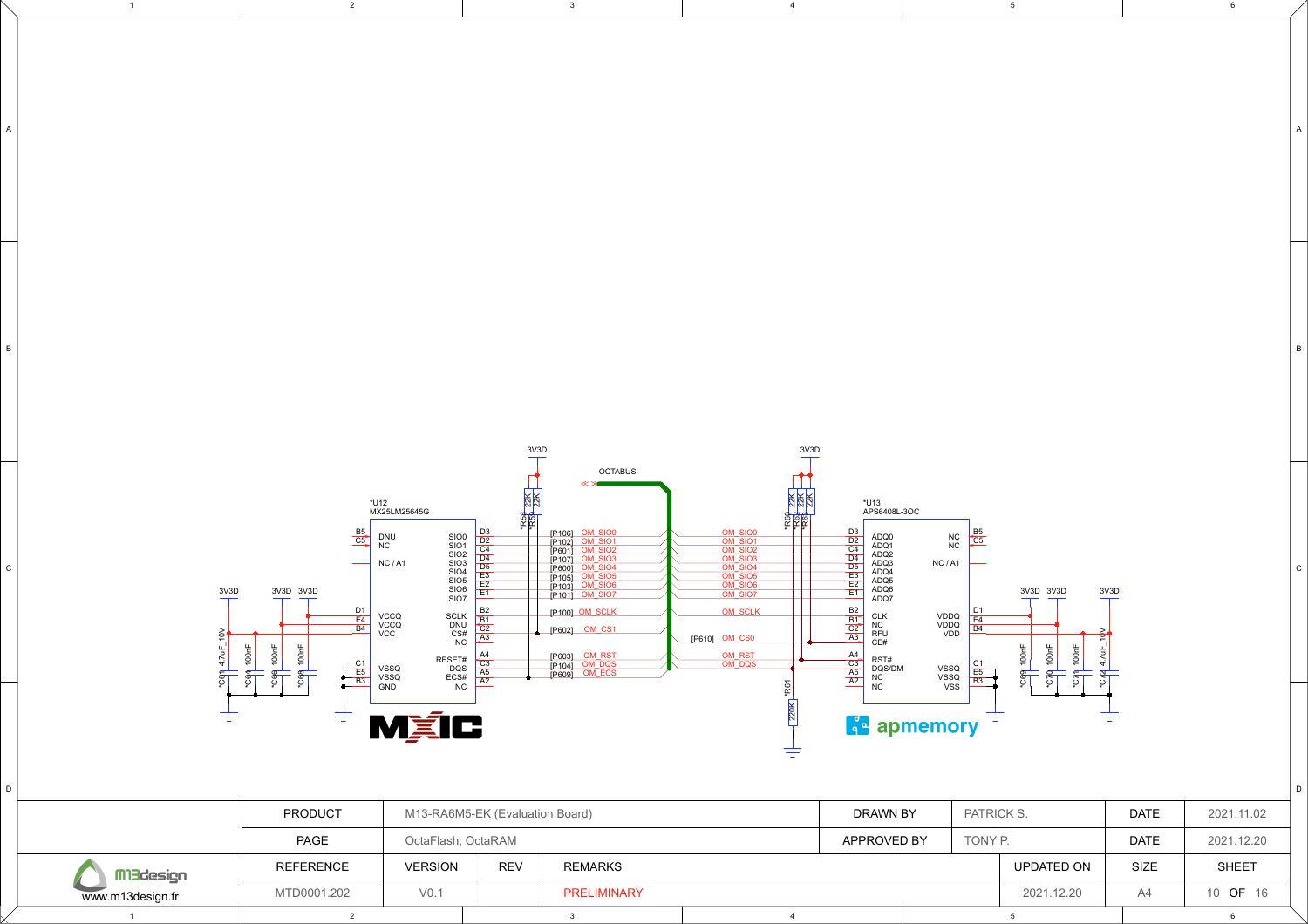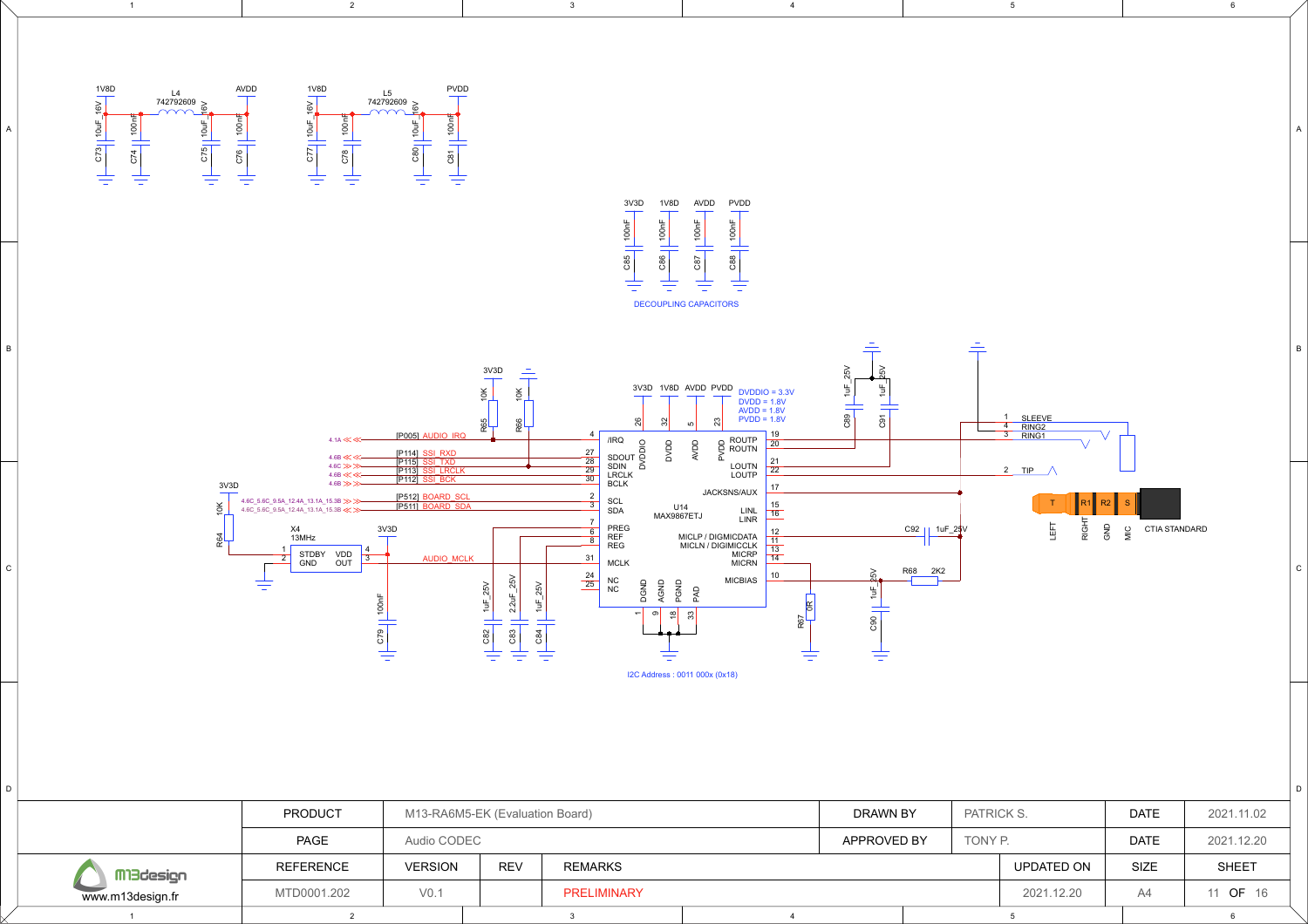

Mi3design www.m13design.fr MTD0001.202

D

 $\mathcal{C}$ 

<sub>R</sub>

A

PRELIMINARY V0.1 2021.12.20 A4 12 16

12 OF 16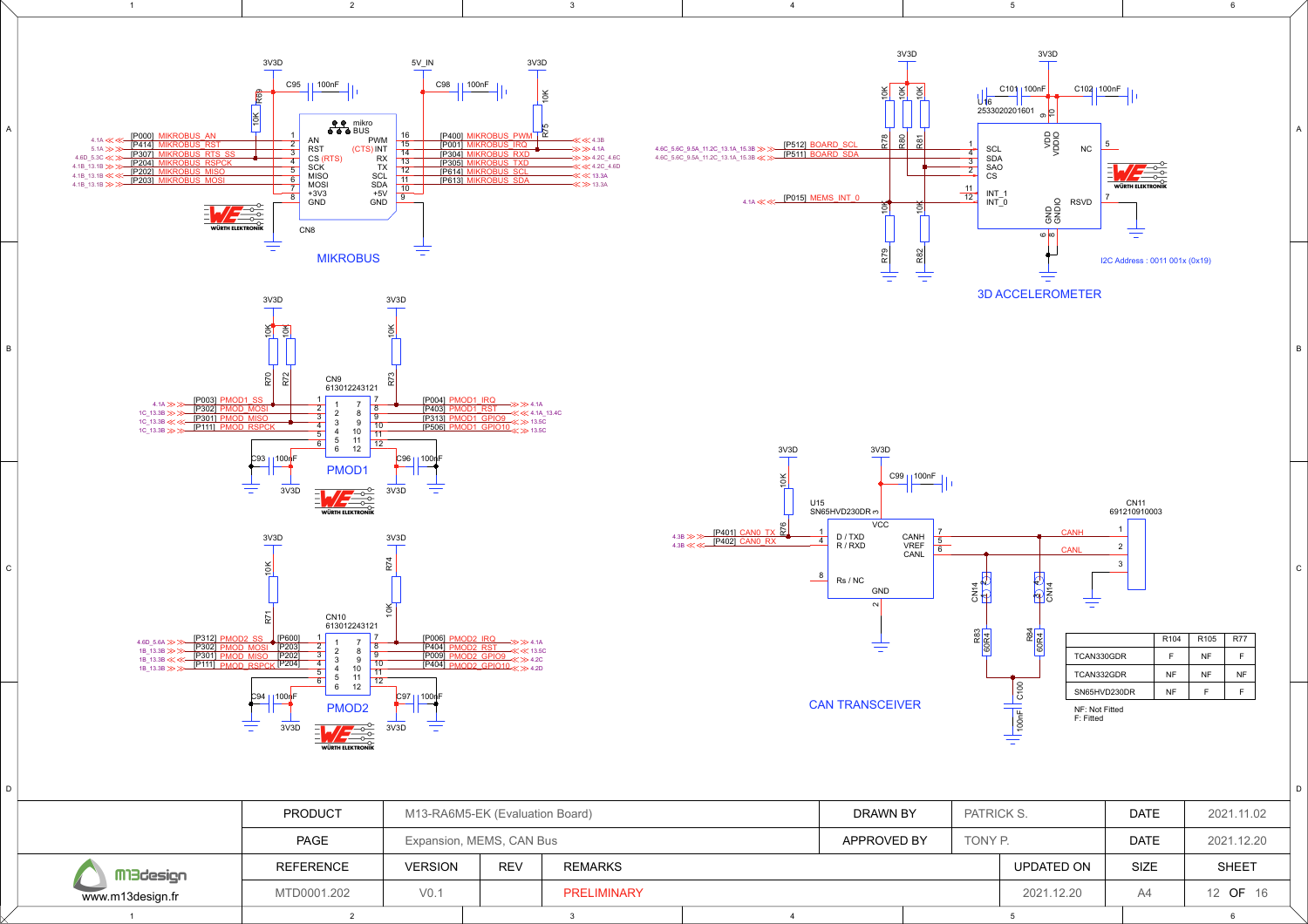

V0.1 2021.12.20 A4 13 16

PRELIMINARY

13 OF 16

M3design www.m13design.fr MTD0001.202

D

C

B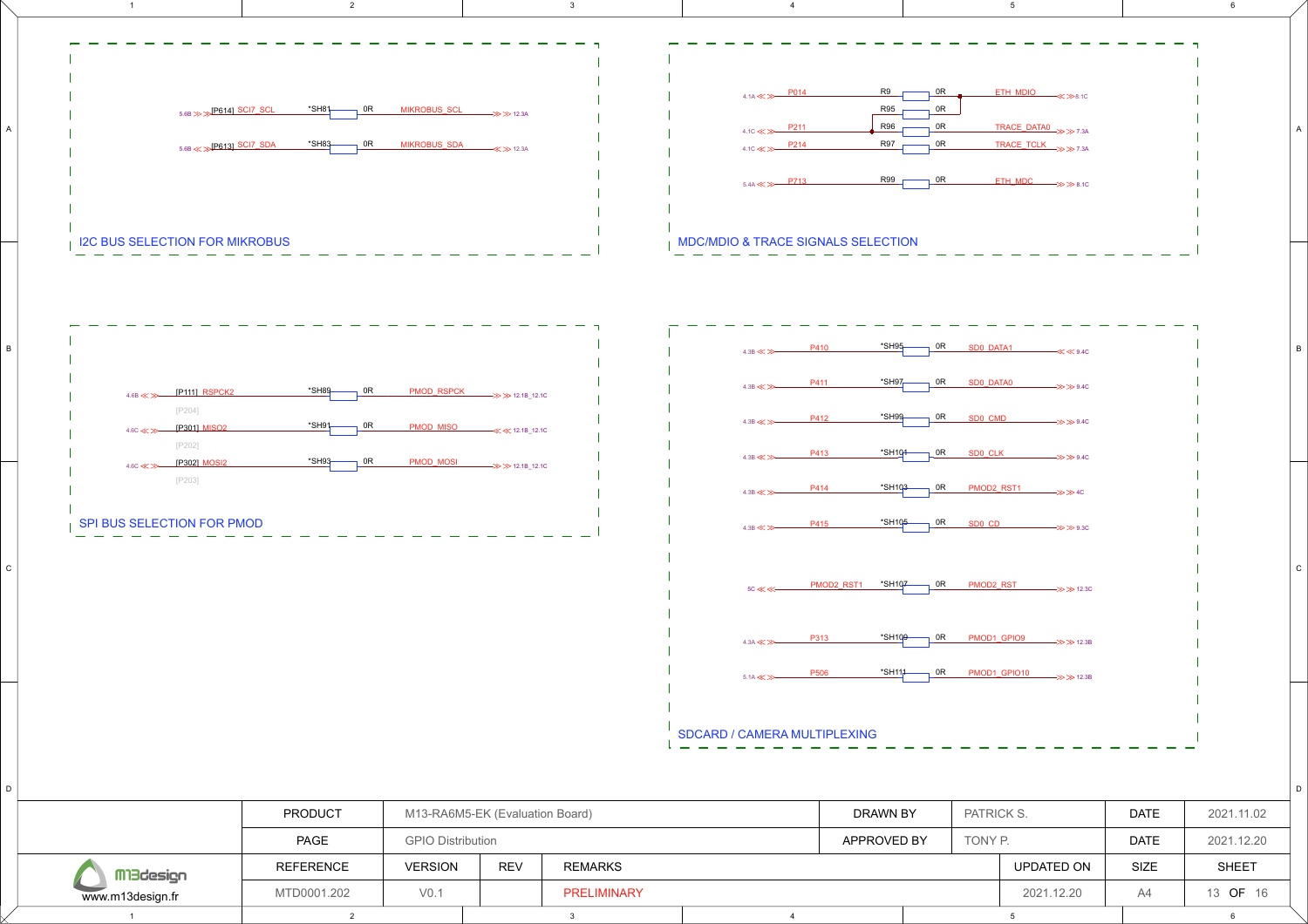

2 a and the set of the set of the set of the set of the set of the set of the set of the set of the set of the <br>2 and the set of the set of the set of the set of the set of the set of the set of the set of the set of the s

POWER ON LED 3V3D  $\frac{1}{\sqrt{2}}$ D8 Red  $\overline{\mathbf{x}}$ R94 470R TP3 TP4 TP5 TP6 TP7<br> $\bigcirc$   $\bigcirc$   $\bigcirc$   $\bigcirc$   $\bigcirc$  $\circ$ 圭

圭 圭 圭

清幸

 $D$ 

C

B

1

## 5V TO 1V8 Digital



5

6

C

D

B

|                  | <b>PRODUCT</b>   |                  | M13-RA6M5-EK (Evaluation Board) |             |  |             | DRAWN BY | PATRICK S. | <b>DATE</b> | 2021.11.02   |
|------------------|------------------|------------------|---------------------------------|-------------|--|-------------|----------|------------|-------------|--------------|
|                  | PAGE             | Power supply     |                                 |             |  | APPROVED BY |          | TONY P.    | <b>DATE</b> | 2021.12.20   |
| MBdesign         | <b>REFERENCE</b> | <b>VERSION</b>   | <b>REV</b>                      | REMARKS     |  |             |          | UPDATED ON | <b>SIZE</b> | <b>SHEET</b> |
| www.m13design.fr | MTD0001.202      | V <sub>0.1</sub> |                                 | PRELIMINARY |  |             |          | 2021.12.20 | A4          | 14 OF 16     |
|                  |                  |                  |                                 |             |  |             |          |            |             |              |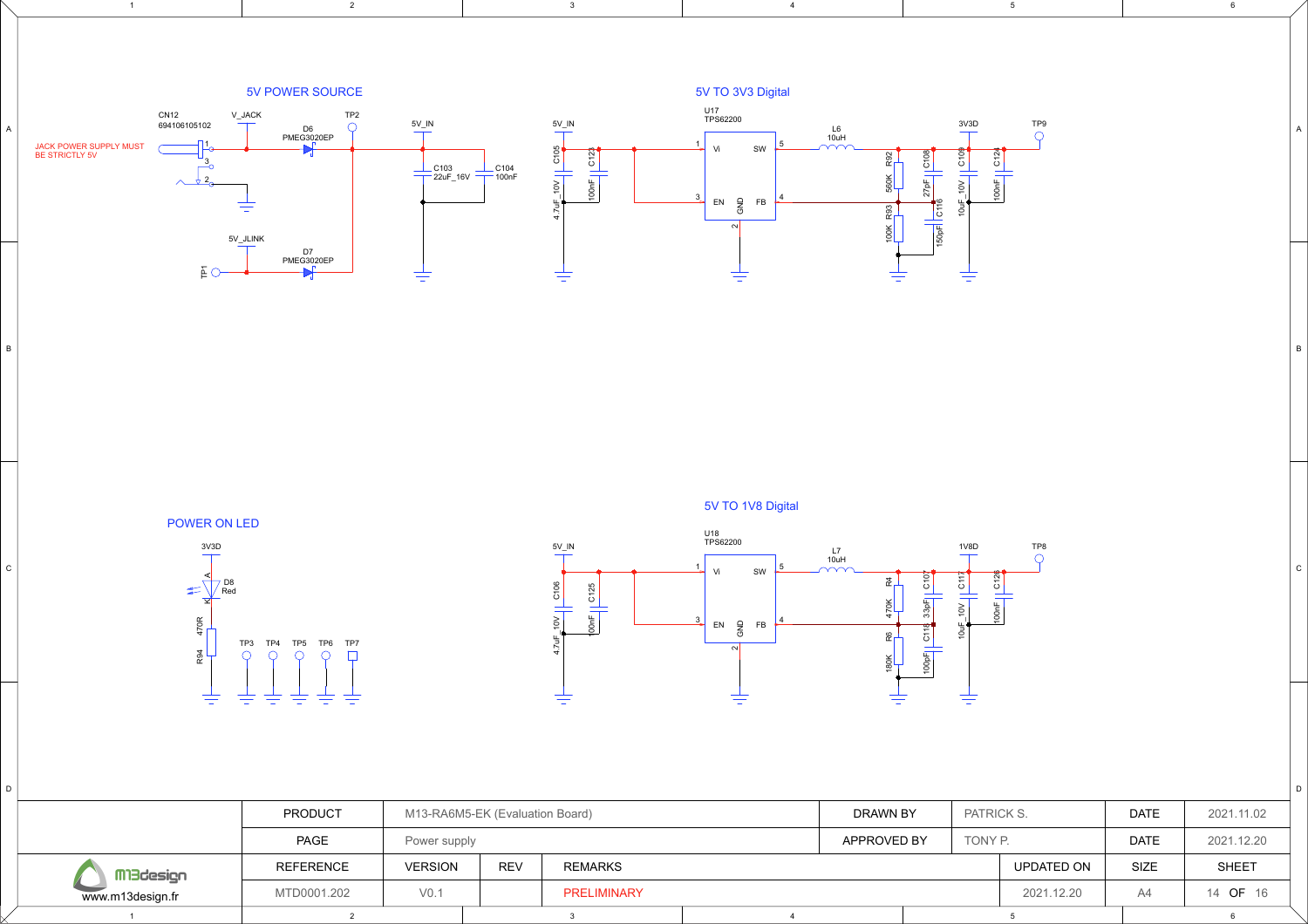